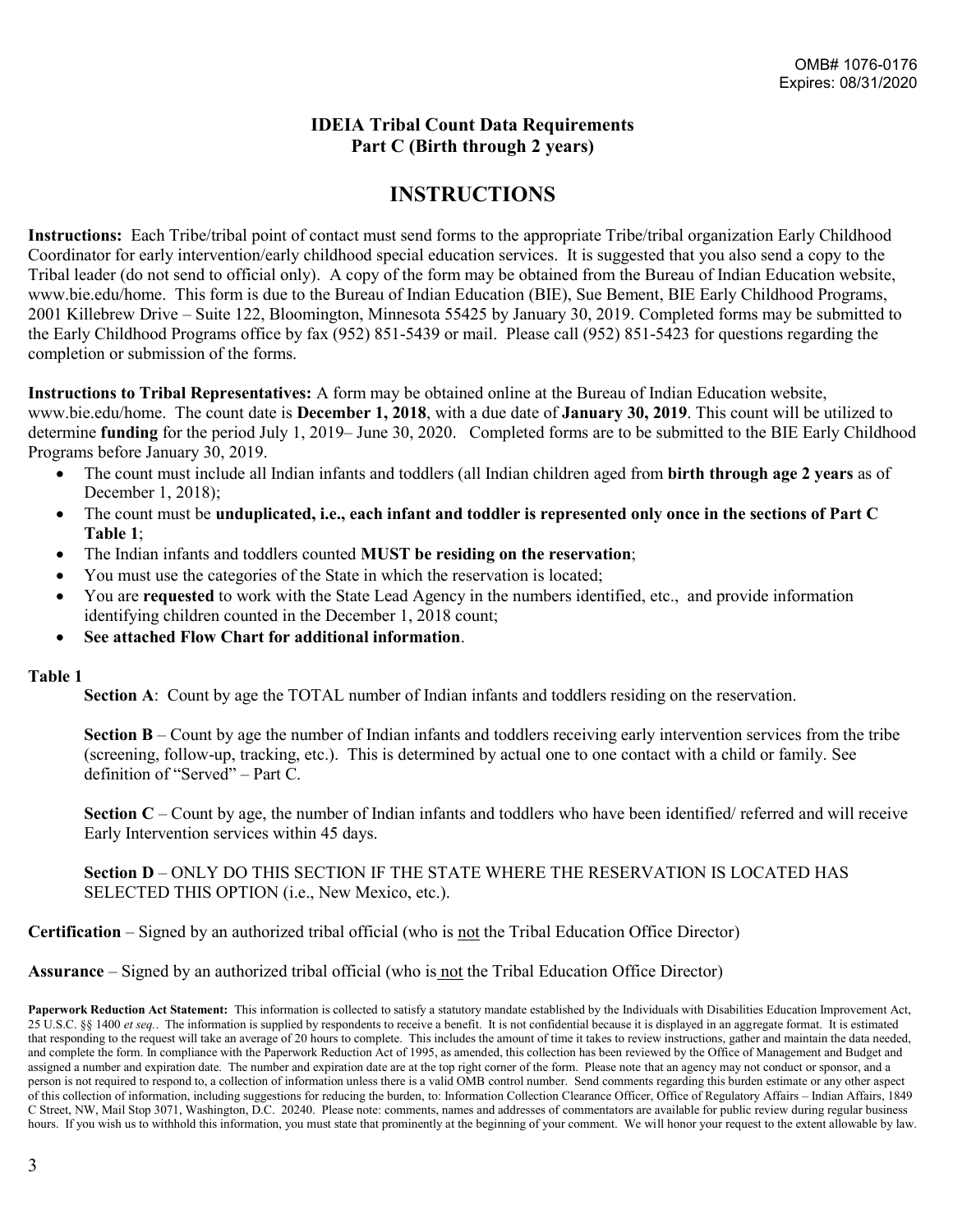# **Definitions**

- 1. **At-risk Infant or toddler –** An individual under 3 years of age who would be at risk of experiencing a substantial developmental delay if early intervention services were not provided to the individual". 20 U.S.C. § 1432(1).
- 2. **Child find** On-going activities designed to facilitate, locate and identify Indian children residing on the reservation, who are aged from birth to age two (0-2) and from age three to age five (3-5) and who may be in need of early intervention and early childhood special education services.
- 3. **Developmental delay**  Defined by the state and "as measured by appropriate diagnostic instruments and procedures, in 1 or more of the areas of cognitive development, physical development, communication development, social or emotional development, or adaptive development." 20 U.S.C. §1432(5)(A)(i).
- 4. **Early Intervention Services** Developmental services that-
	- A. Are provided under public supervision:
	- B. Are provided at no cost except where Federal or State law provides for a system of payments by families, including a schedule of sliding fees;
	- C. Are designed to meet the developmental needs of an infant or toddler with a disability, as identified by the individualized family service plan team, in any 1 or more of the following areas
		- i. physical development;
		- ii. cognitive development;
		- iii. communication development;
		- iv. social or emotional development; or
		- v. adaptive development"
	- D. Meet the standards of the State in which the services are provided, including the requirements of this subchapter;
	- E. Include
		- i. Family training, counseling, and home visits;
		- ii. Special instruction;
		- iii. Speech-language pathology and audiology services, and sign language and cued language services;
		- iv. Occupational therapy;
		- v. Physical therapy;
		- vi. Psychological services;
		- vii. Service coordination services;
		- viii. Medical services only for diagnostic or evaluation purposes;
			- ix. Early identification, screening, and assessment services;
			- x. Health services necessary to enable the infant or toddler to benefit from the other early intervention services;
			- xi. Social work services;
		- xii. Vision services;
		- xiii. Assistive technology devices and assistive technology services; and
		- xiv. Transportation and related costs that are necessary to enable an infant or toddler and the infant's or toddler's family to receive another service described in this paragraph;
	- F. Are provided by qualified personnel, including
		- i. Special educators;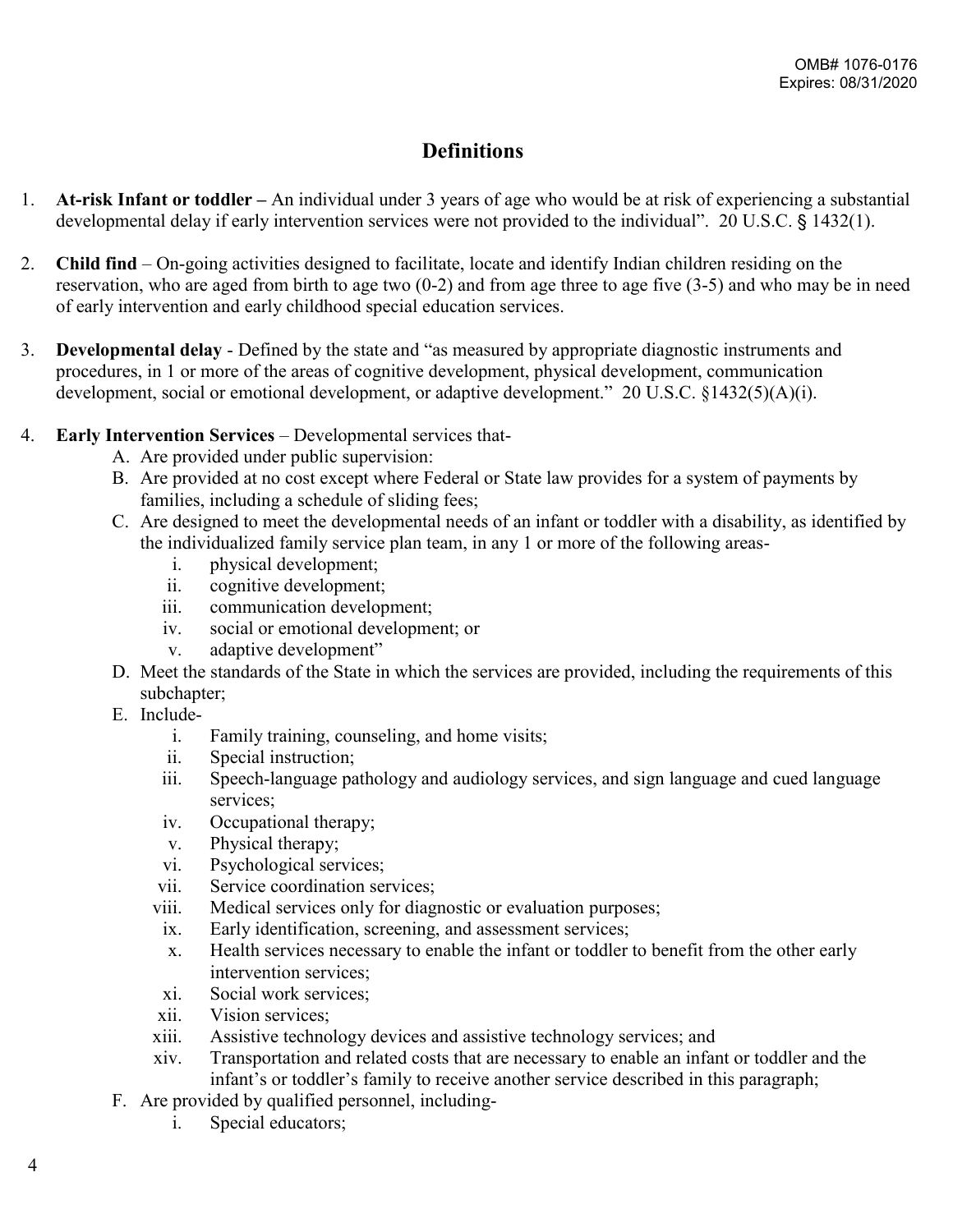- ii. Speech-language pathologists and audiologists;
- iii. Occupational therapists;
- iv. Physical therapists;
- v. Psychologists;
- vi. Social workers;
- vii. Nurses;
- viii. Registered dietitians;
	- ix. Family therapists;
	- x. Vision specialists, including ophthalmologists and optometrists;
- xi. Orientation and mobility specialists; and
- xii. Pediatricians and other physicians;
- G. To the maximum extent appropriate, are provided in natural environments, including the home, and community settings in which children without disabilities participate; and
- H. Are provided in conformity with an individualized family service plan adopted in accordance with section 1436 of this title. 20 U.S.C. §1432(4).
- 5**. Infant or Toddler with a disability** (A) An individual under 3 years of age who needs early intervention services because the individual –
	- i. is experiencing development delays, as measured by appropriate diagnostic instruments and procedures in one or more of the areas of cognitive development, physical development, communication development, social or emotional development, and adaptive development; or
	- ii. has a diagnosed physical or mental condition that has a high probability of resulting in developmental delay; and
	- (B) may also include, at a State's discretion
		- i. at-risk infants and toddlers;
		- ii. Children with disabilities who are eligible for services under section 1419 of this title and who previously received services under this subchapter until such children enter, or are eligible under State law to enter, kindergarten or elementary school, as appropriate, provided that any programs under this subchapter service such children shall include-
			- (I) An educational component that promotes school readiness and incorporates preliteracy, language, and numeracy skills; and
			- (II) A written notification to parents of their rights and responsibilities in determining whether their child will continue to receive services under this subchapter or participate in preschool programs under section 1419 of this title." 20 U.S.C. §1432(5).
- 6. **Individualized Education Plan (IEP) –** A written plan developed by a multidisciplinary team for a child with a disability that is reviewed, and revised accordingly.
- 7. **Individualized Family Service Plan (IFSP) –** A written plan for providing early intervention services to an eligible child and the child's family.
- 8. **Parent Training –** Training provided to parents supporting the care and education of their child(ren).
- 9. **Public Awareness Activities –** Those activities which the tribal early intervention program utilizes to get the word out to the community and referral sources about the program.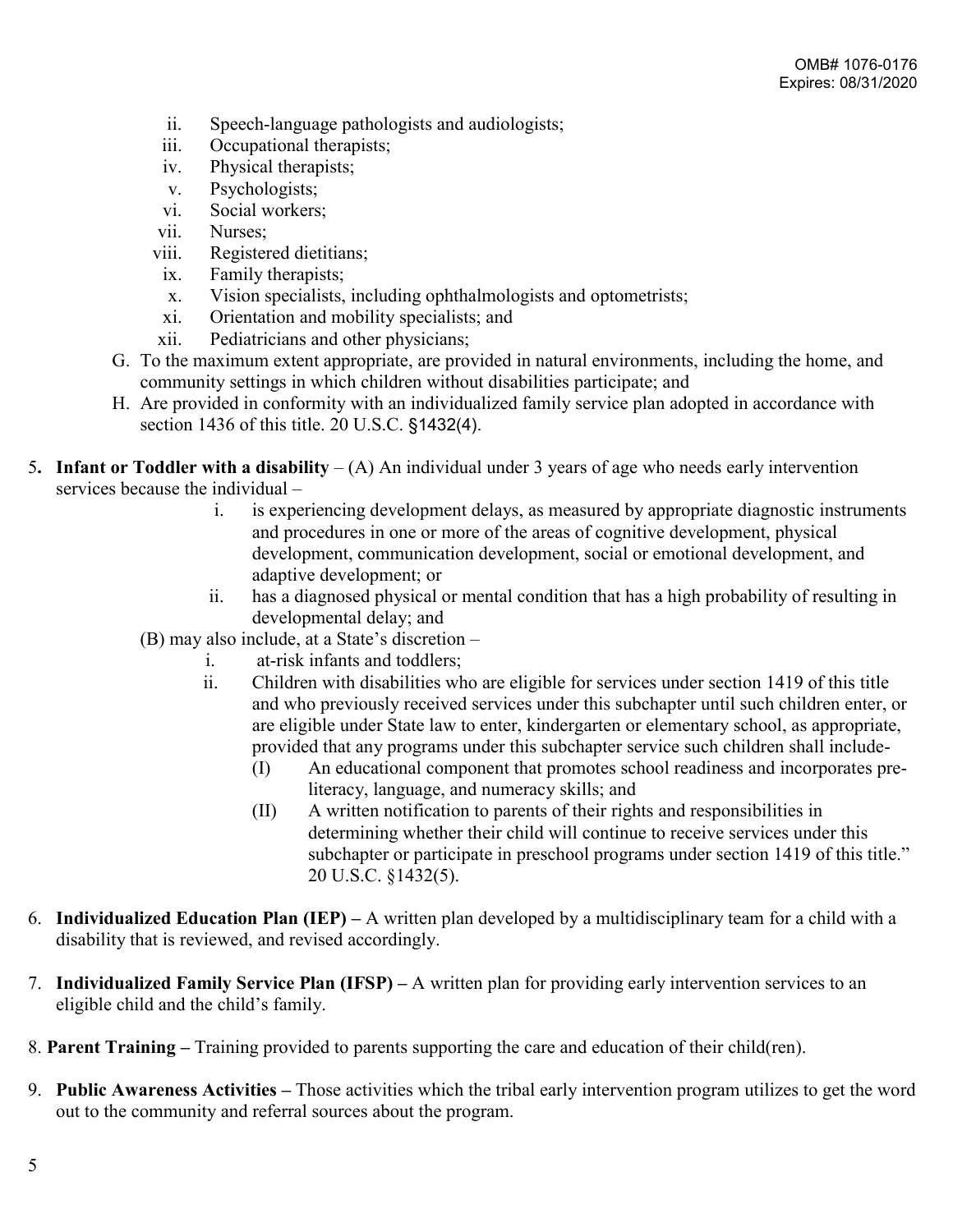- 10. **Related service** -Transportation, corrective and supportive services, i.e., speech, physical and occupational therapy, recreating, social work, counseling, medical services, etc.
- 11. **Screening -** A quick and basic appraisal of how the child is doing. The screening helps to determine service needs and can be done by most people who work with children from birth to age three.
- 12. **Served**  A term utilized in determining the level of services provided by a tribe that includes direct related service activities, and/or identification and intervention through screening, assessing through local child find efforts. 'Served' should be determined by actual one to one contact with a child or family.
- 13. **State Lead Agency** The agency identified by each state that is responsible for providing Early Intervention and Identification services for all children within the state. (IDEA, Part C)
- 14. **Transition at age** The IFSP or IEP should address the transition of a child from early intervention services to preschool, preschool to kindergarten or to other services. The focus of transition planning focuses on parent training support, and procedures to prepare the child and family for changes in services delivery, including steps to help the child and family adjust and function in the new setting.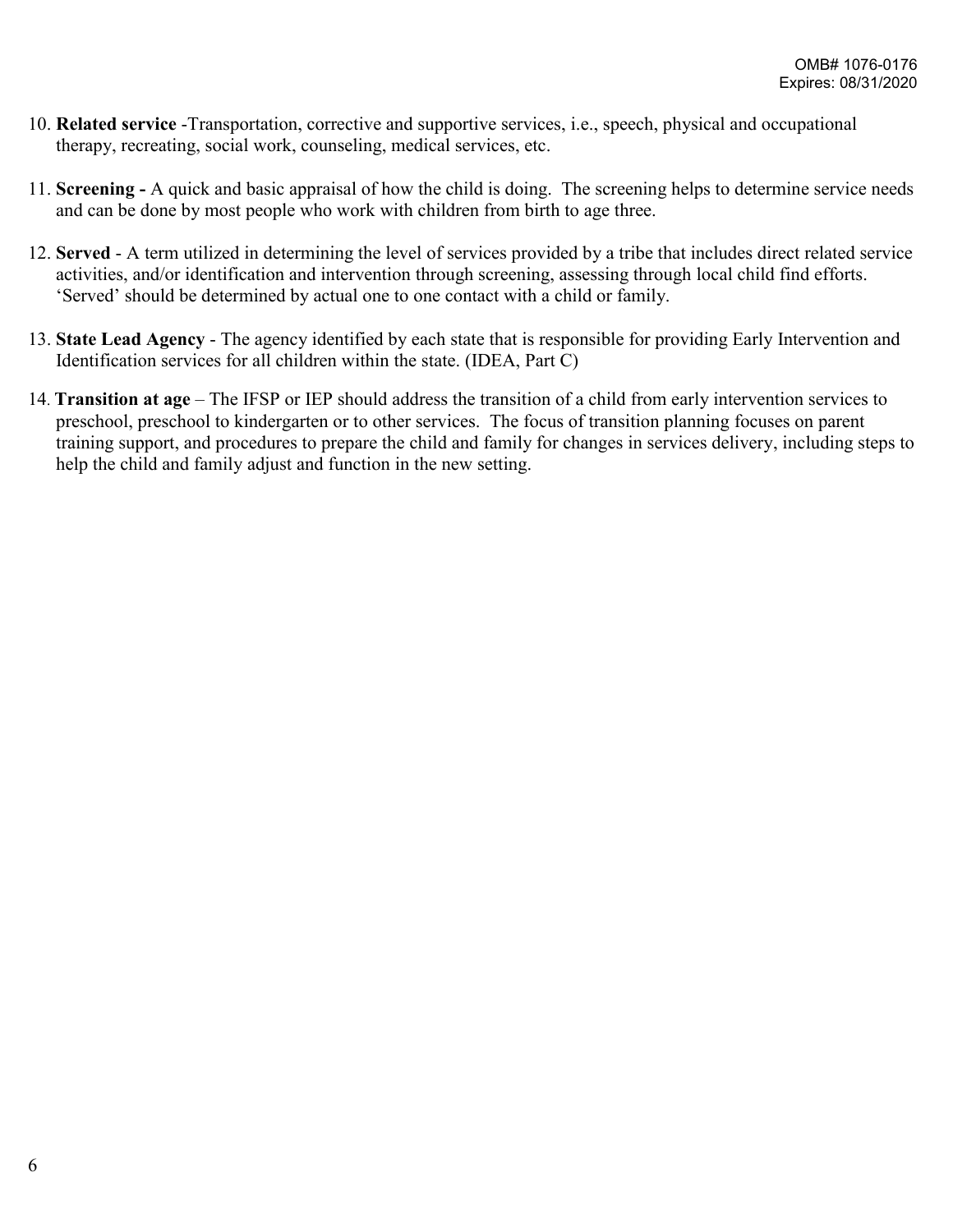#### **PART C TABLE 1**

#### **REPORT OF INDIAN INFANTS AND TODDLERS WITH DISABILITES RESIDING ON RESERVATIONS IN ACCORDANCE WITH PART C OF THE INDIVIDUALS WITH DISABILITIES EDUCATION IMPROVEMENT ACT (IDEIA)**

#### **DECEMBER 1, 2018**

| <b>Tribe or Tribal Organization:</b> | <b>Keservation:</b> | New<br>Kevised |
|--------------------------------------|---------------------|----------------|
| <b>Contact Person:</b>               | <b>Address:</b>     |                |
| <b>Telephone:</b>                    | Telefax:            |                |

|                      | Age as of December 1, 2018                                                 | Age $0$ | Age 1 | Age $2$ | <b>TOTAL</b> |
|----------------------|----------------------------------------------------------------------------|---------|-------|---------|--------------|
| Section A*           | Number of Indian Infants and Toddlers Residing on Reservation              |         |       |         |              |
| <b>Section B</b>     | on December 1, 2018<br>Number of Indian Infants and Toddlers Residing on   |         |       |         |              |
|                      | Reservation Receiving Early Intervention Services from the Tribe           |         |       |         |              |
| Section C**          | Number of Indian Infants and Toddlers who have been identified/referred    |         |       |         |              |
|                      | and will receive Early Intervention Services within 45 days.               |         |       |         |              |
| <b>Section D</b> *** | Number of Indian Infants and Toddlers Residing on Reservation Who are      |         |       |         |              |
|                      | At Risk of having a Substantial Developmental Delay and Are Receiving      |         |       |         |              |
|                      | Early Intervention Services (Do NOT count children identified in Sec. B or |         |       |         |              |
|                      | $\mathcal{C}$                                                              |         |       |         |              |

\* NOTE: - This is All Indian Children Residing on Reservation Aged from Birth through Age 2

\*\* Indian Infants and Toddlers who have been identified/ referred and are to receive Early Intervention services within 45 days

\*\*\* Only complete this section if the State in which the reservation is located has **"AT RISK"** category

### **SEE FLOW CHART FOR FURTHER INFORMATION**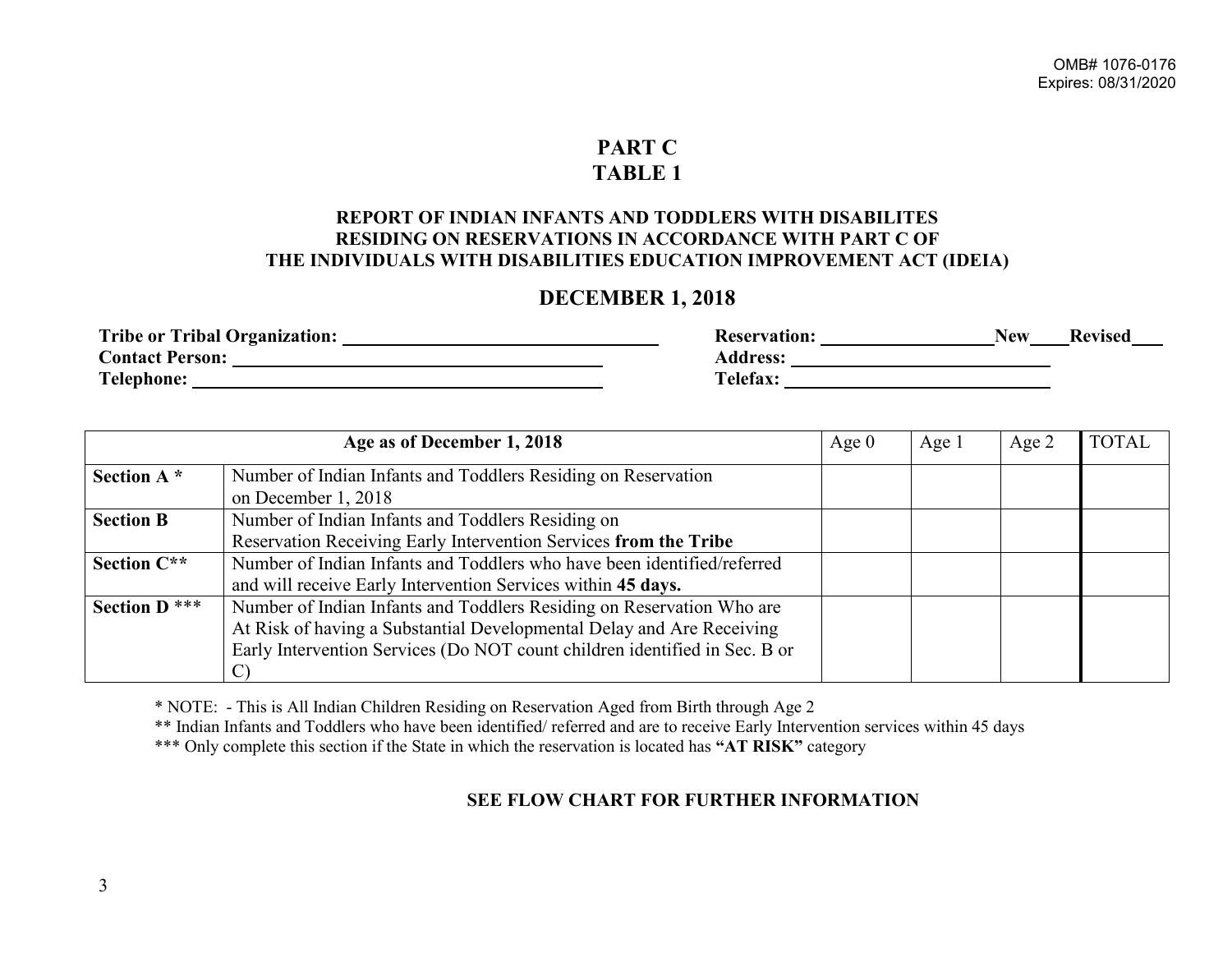## **PART C**

## **TRIBAL CERTIFICATION**

**I, the authorized Tribal Official for the \_\_\_\_\_\_\_\_\_\_\_\_\_\_\_\_\_\_\_\_\_\_\_\_\_\_\_\_\_\_\_\_\_, certify this data represents an accurate and unduplicated (Tribe or Tribal Organization)**

**count of Indian Infants and Toddlers residing on Reservation and those contacted receiving early intervention services from the Tribe.**

**Tribal Official's Name & Title (type or print) Signature Date**

No further monies or other benefits may be paid out under this program unless this report is completed and filed as required by 20 USC 1443 (b) (3)

## **TRIBAL ASSURANCE**

**\_\_\_\_\_\_\_\_\_\_\_\_\_\_\_\_\_\_\_\_\_\_\_\_\_\_\_\_\_\_\_\_\_\_assures that it has provided the state lead agency in the State(s) in which Indian children** 

**(Tribe or Tribal Organization)**

**Reside the child find information (including the names and dates of birth and parent contact information) for infants or toddlers who are included**

**\_\_\_\_\_\_\_\_\_\_\_\_\_\_\_\_\_\_\_\_\_\_\_\_\_\_\_\_\_\_\_\_\_\_\_\_\_\_\_ \_\_\_ \_\_\_\_\_\_\_\_\_\_\_\_\_\_\_\_\_\_\_\_\_\_\_\_\_\_\_\_\_\_\_\_\_\_\_\_\_\_\_\_\_\_\_\_\_\_ \_\_\_\_\_\_\_\_\_\_\_\_\_\_\_\_\_\_**

**in its December 1, 2018 Child Count report to meet the child find coordination and child count responsibilities in 20 U.S.C. 1443(b)(4).**